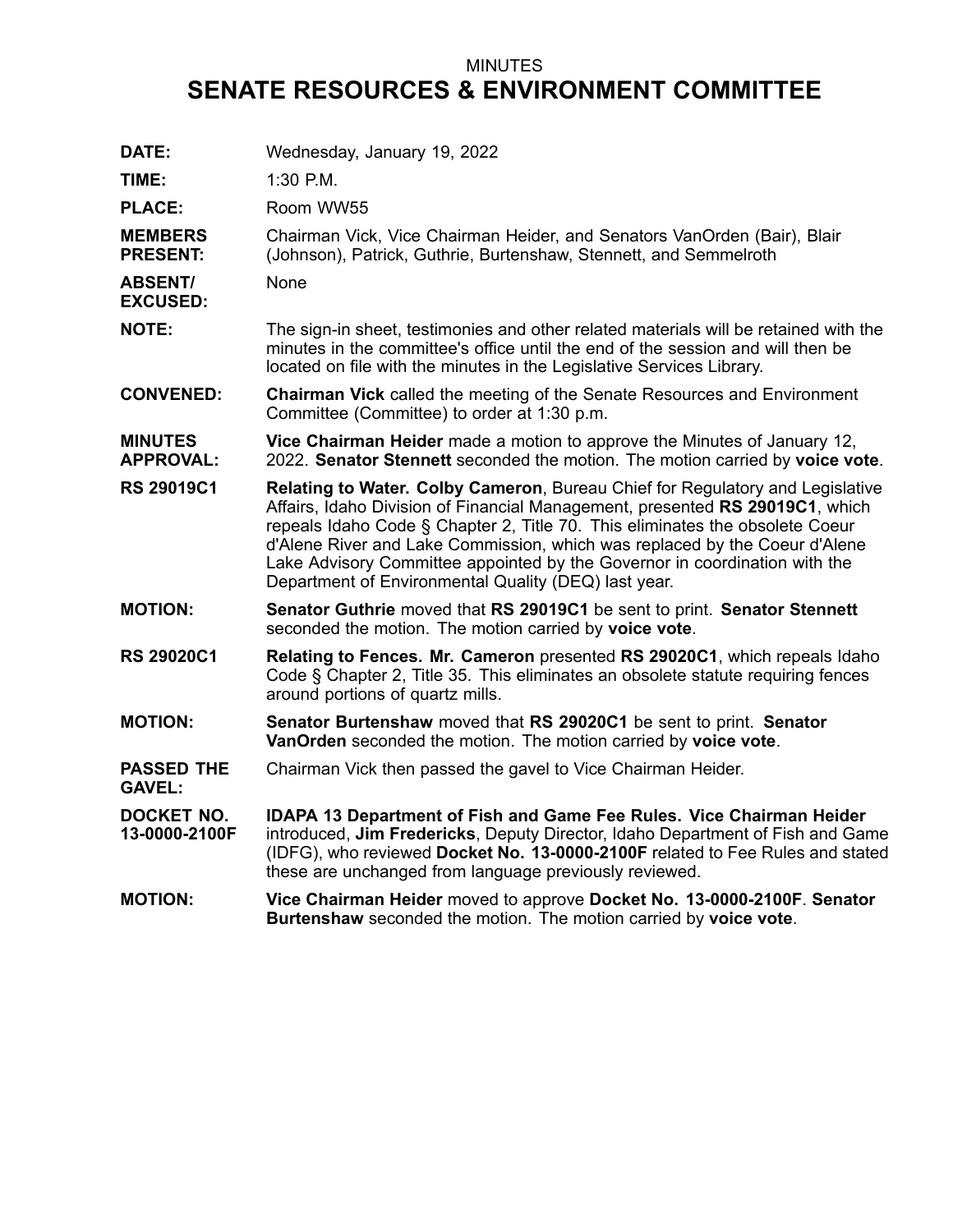**DOCKET NO. 13-0000-2100 IDAPA 13 Department of Fish and Game Pending Rules. Mr. Fredericks** presented changes to **Docket No. 13-0000-2100**, Department of Fish and Game Pending Rules. **Mr. Fredericks** provided <sup>a</sup> handout (Attachment 1) that provides <sup>a</sup> summary list of changes by chapter, and subsequent detailed explanations of Rules Book pages where changes were made. **Mr. Fredericks** noted that most of the changes did not significantly change the effect of existing rules and were primarily made due to Governor Little's **Executive Order 2020-01**, which requested repeal or simplification of outdated, unnecessary, or ineffective rules. As part of their rules review process, IDFG reviewed 13.01.01, Rules of Practice and Procedure of the Idaho Fish and Game Commission, 13.01.07, Rules Governing Taking of Wildlife, and 13.01.09, Rules Governing Taking of Game Birds and Upland Game Animals. For these chapters, IDFG held open meetings, published administrative bulletins, and took comments. **Mr. Fredericks** reported they received no negative comments. **Mr. Fredericks** explained that changes to 13.01.08, Rules Governing the Taking of Big Game Animals, are in response to the detection of chronic wasting disease (CWD) in Idaho. These changes modify rules related to the movement of cervid carcasses in CWD management zones, allow the IDFG Director to designate temporary CWD zones, and clarifiy legal consequences for violating transport rules.

**DISCUSSION: Senator Burtenshaw** asked for clarification on who designates CWD management zones. **Mr. Fredericks** responded that these are designated by the Idaho Fish and Game Commission. **Senator Stennett** asked for reasoning behind boundary line changes. **Mr. Fredericks** responded that boundaries were revised primarily to make boundaries simpler and more clear for hunters. **Senator Stennett** asked if the revised boundaries had any impact on animal counts or licensing. **Mr. Fredericks** responded that changes would not affect how they count animals, but may affect how harvest is structured. These changes would be very minor. **Senator Semmelroth** shared positive feedback she received from hunters in her district about the boundary changes. **Senator Semmelroth** also stated she received feedback that boundary descriptions in the manual can be hard to follow and anything that can be done to clarify boundaries would be appreciated. **Senator Guthrie** asked for clarification on how the layperson would know what rules were removed and he expressed <sup>a</sup> concern that rules are becoming more complicated for the consumer. **Mr. Fredericks** explained that most of their consumers look to IDFG's Proclamation Brochure to understand rules. He also stated that they have aligned topics more clearly in the Rules, such as having all rules related to trapping in the same Chapter. **Senator Semmelroth** questioned the ethics of allowing 72 hours for presenting trapped animals. **Mr. Fredericks** responded that they try to balance practicality with the ethical elements of trapping.

- **TESTIMONY: Benn Brocksome**, Idaho Sportsmen, thanked the department and expressed his support for the rule changes.
- **MOTION: Senator Burtenshaw** moved to approve **Docket No. 13-0000-2100**. **Senator Semmelroth** seconded the motion. The motion carried by **voice vote**.
- **PASSED THE** Vice Chairman Heider passed the gavel to Chairman Vick.

**GAVEL:**

**ADJOURNED:** There being no further business at this time, **Chairman Vick** adjourned the meeting at 2:01 p.m.